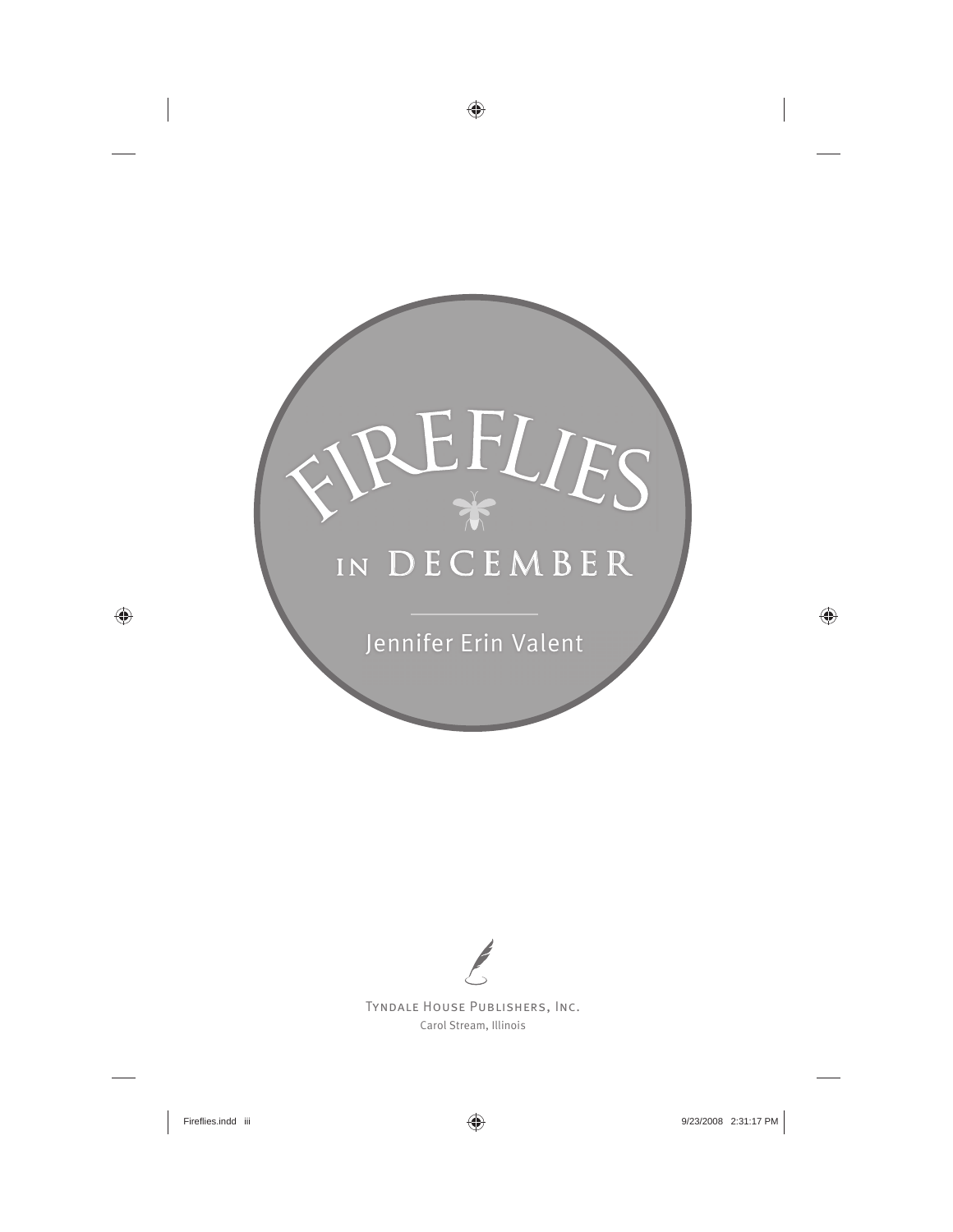Visit Tyndale's exciting Web site at www.tyndale.com

*TYNDALE* and Tyndale's quill logo are registered trademarks of Tyndale House Publishers, Inc.

*Fireflies in December*

Copyright © 2008 by Jennifer Erin Valent. All rights reserved.

Cover photo of people copyright © by Veer. All rights reserved.

Cover photo of road copyright © by Creatas Images/Jupiter Images. All rights reserved.

Author photo copyright © 2008 by Melody Smith. All rights reserved.

Designed by Jennifer Ghionzoli

Edited by Sarah Mason

Published in association with the Books & Such Literary Agency, 52 Mission Circle, Suite 122, PMB 170, Santa Rosa, CA 95409-5370, www.booksandsuch.biz.

This novel is a work of fiction. Names, characters, places, and incidents either are the product of the author's imagination or are used fictitiously. Any resemblance to actual events, locales, organizations, or persons living or dead is entirely coincidental and beyond the intent of either the author or the publisher.

### Library of Congress Cataloging-in-Publication Data

```
Valent, Jennifer Erin.
  Fireflies in December / Jennifer Erin Valent.
    p. cm.
  ISBN-13: 978-1-4143-2432-6 (sc)
   ISBN-10: 1-4143-2432-4 (sc)
   1. Girls—Fiction. 2. Race relations—Fiction. 3. Virginia—Fiction. 4. Domestic fiction. 
I. Title.
  PS3622.A4257F57 2008
   813′.6—dc22 2008034383
```
Printed in the United States of America

14 13 12 11 10 09 08 7 6 5 4 3 2 1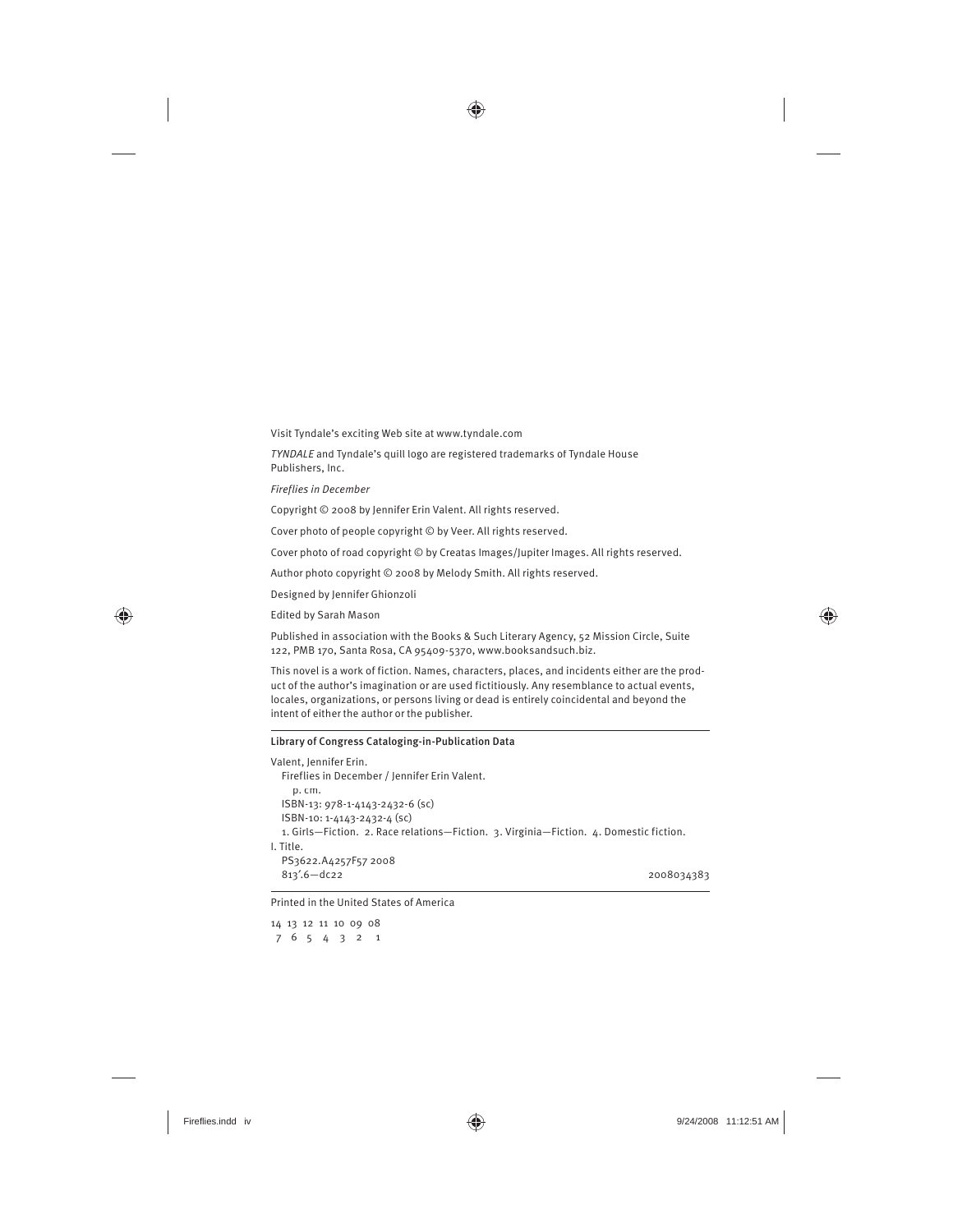

## TO MY PARENTS, JOE & BARBARA VALENT, *for believing I could do this.*

AND TO MY SAVIOR *for holding my hand every step of the way.*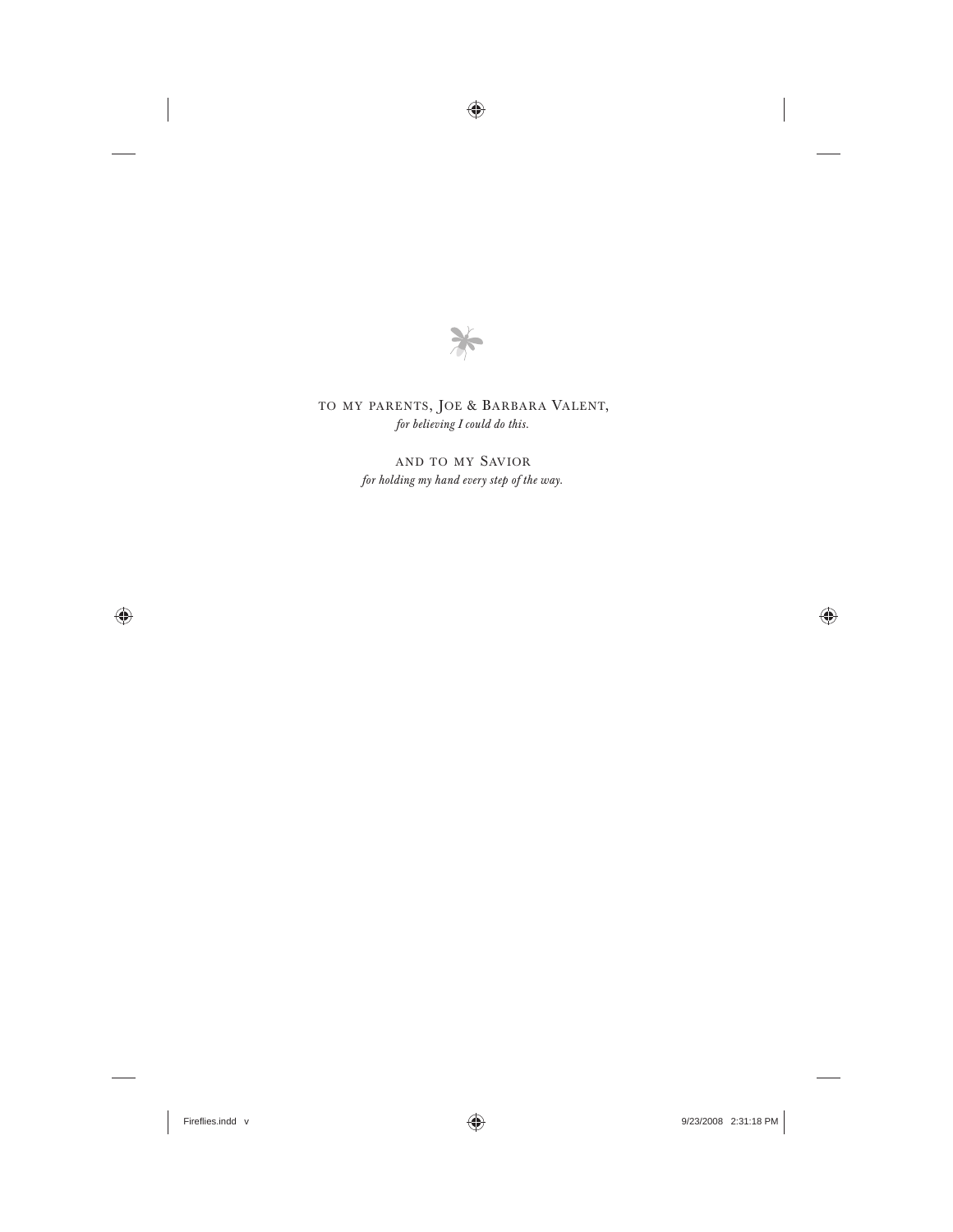# Acknowledgments

My sincerest appreciation goes out to Jerry Jenkins and all those with the Christian Writers Guild for their tireless dedication to those whom the Lord has called to write; to Nick Harrison, for believing in my work and keeping me in the game when I felt like giving up; to my agent, Wendy Lawton, for graciously showing a rookie the ropes; to everyone at Tyndale House for taking a leap of faith; to my editor, Sarah Mason, for her time and effort on behalf of myself and my characters; to Karen Watson and Stephanie Broene for putting their hearts into this project; to my entire family for their love and support; to my aunt, Jan Corrie, and to Rosemary Howren for being faithful prayer warriors on my behalf; to my First Readers Club—Mom, my sister Trish McGonigal, my cousin Cristi Kimmel, and Melissa Ridenhour—for being my unofficial editors; to Melanie Payton and Amy McCreight for making me laugh when I wanted to cry. And last but not least, to my nephews and niece—Josh, Ethan, Micah, and Cady—and to all the kids I've been blessed to work with over the years, for reminding me how to see life through a child's eyes.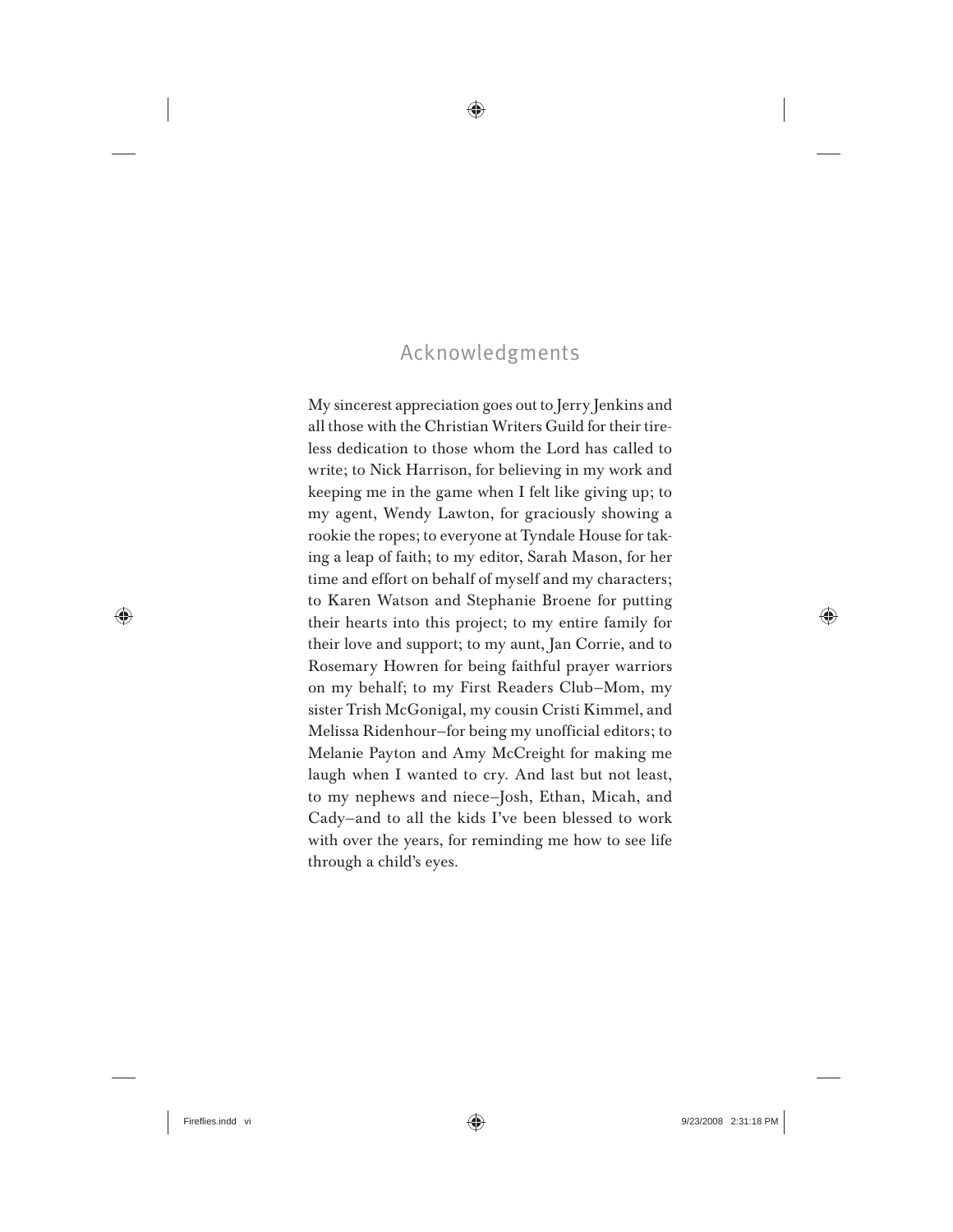

The summer I turned thirteen, I thought I'd killed a man.

That's a heavy burden for a girl to hang on to, but it didn't surprise me so much to have that trouble come in the summer time. Every bad thing that ever happened to me seemed to happen in those long months.

The summer I turned five, Granny Rose died of a heart attack during the Independence Day fireworks. The summer I turned seven, my dog Skippy ran away with a tramp who jumped the train to Baltimore. And the summer I turned eleven, a drought took the corn crop and we couldn't have any corn for my birthday, which is what I'd always done because my favorite food was corn from Daddy's field, boiled in a big pot.

To top it off, here in the South, summers are long and hot and sticky. They drag on and on, making slow things seem slower and bad things seem worse.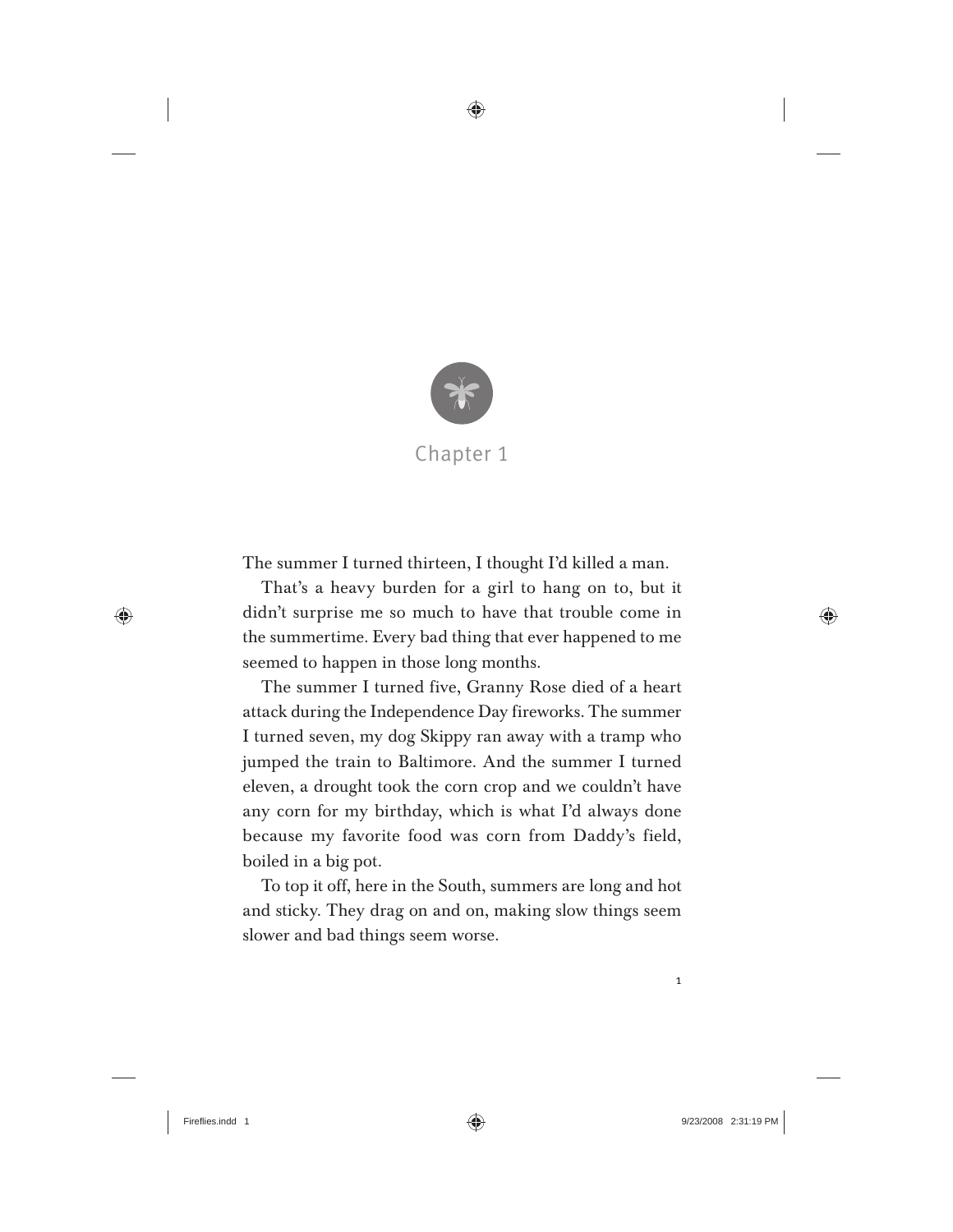The fear and guilt of the summer of 1932 still clings to my memory like the wet heat of southern Virginia. That year we had unbearable temperatures, and we had trouble, just that it was trouble of a different kind. It was the beginning of a time that taught me bad things can turn into good things, even though sometimes it takes a while for the good to come out.

The day I turned thirteen was one of those summer days when the air is so thick, you can see wavy lines above the tar on the rooftops. The kind of day when the sound of cicadas vibrates in your ears and everything smells like grass.

On that day, as Momma got ready for my birthday party, I told her that I wanted nothing to do with watermelon this year.

"We have some fine ones," she told me. "Just don't eat any."

"But the boys will spit the seeds at us like they do all the time," I said. "And they'll hit me extra hard today since it's my birthday."

"I'll tell them not to," she said absentmindedly as she checked her recipe again with that squinched-up look she always got when trying to concentrate.

I knew I was only another argument or two from being scolded, but I tried again. "Those boys won't listen to you."

"Those boys will listen to me if they want to eat," she replied before muttering something about needing a cup of oleo.

"They don't even listen to Teacher at school, Momma."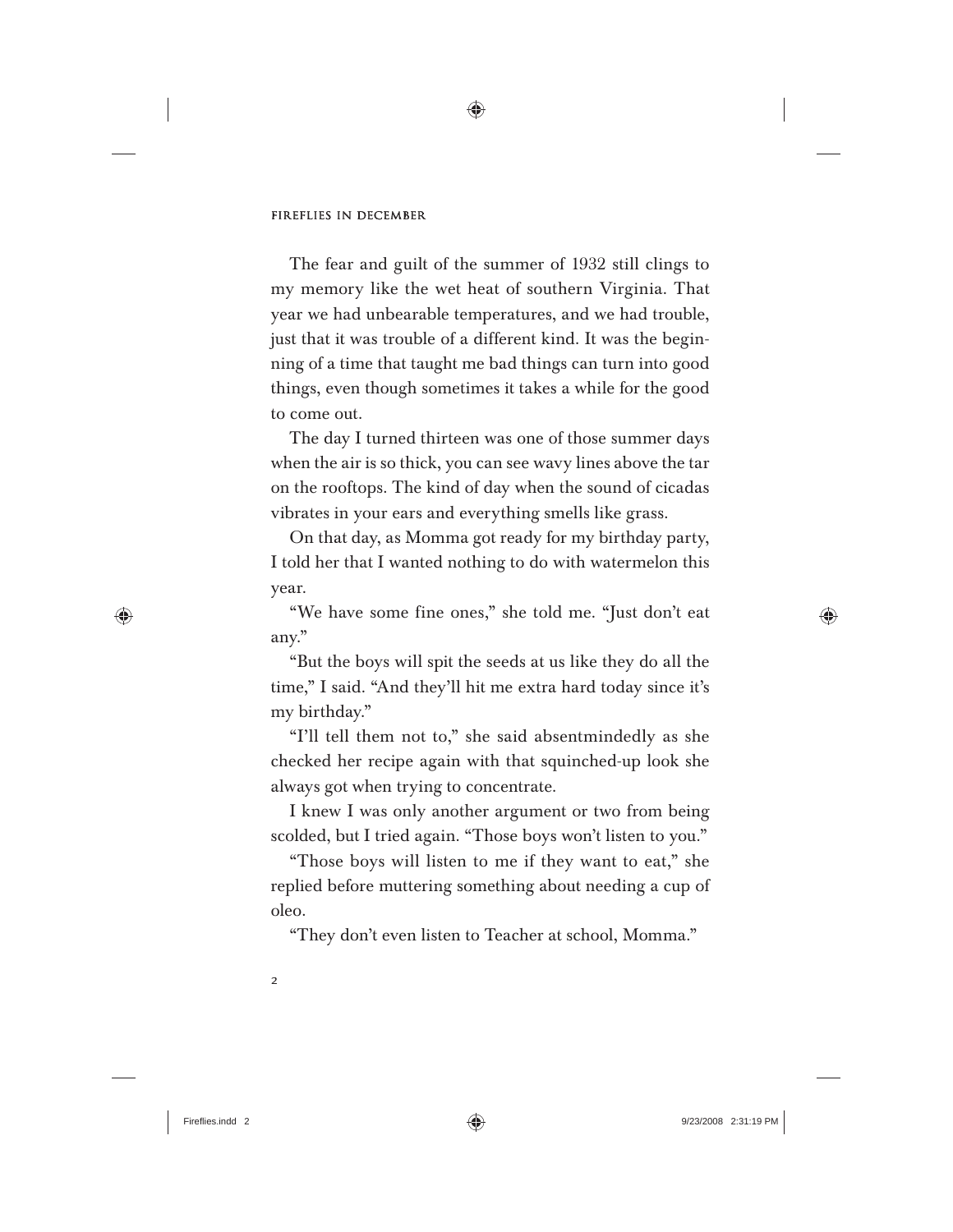That last reply had done it, and I stepped back a ways as Momma picked up her wooden spoon and peered at me angrily, her free hand on her apron-covered hip. "Jessilyn Lassiter, I won't have you arguin' with me. Now get on out of this house before your jabberin' makes me mess up my biscuits."

I knew better than to take another chance with her, and I went outside to sit on my tree swing. If God wasn't going to send us any breeze for my birthday, I was bound and determined to make my own, so I started pumping my legs to work up some speed. The breeze was slight but enough to give me a little relief.

I saw Gemma come out of the house carrying a big watermelon and a long knife, and I knew she had been sent out by her momma to cut it up. Gemma's momma helped mine with chores, and her daddy worked in the fields. Sometimes Gemma would help her momma with things, and it always made me feel guilty to see her doing chores that I should have been doing. So I dug my feet into the dry dirt below me to slow down and hopped off the swing with a long leap, puffing dust up all around me.

I wandered to the picnic table where Gemma was rolling the green melon around to find just the right spot to cut into. "I guess this is for my party."

"That's what your momma says."

"Are you comin'?"

"My momma never lets me come to your parties."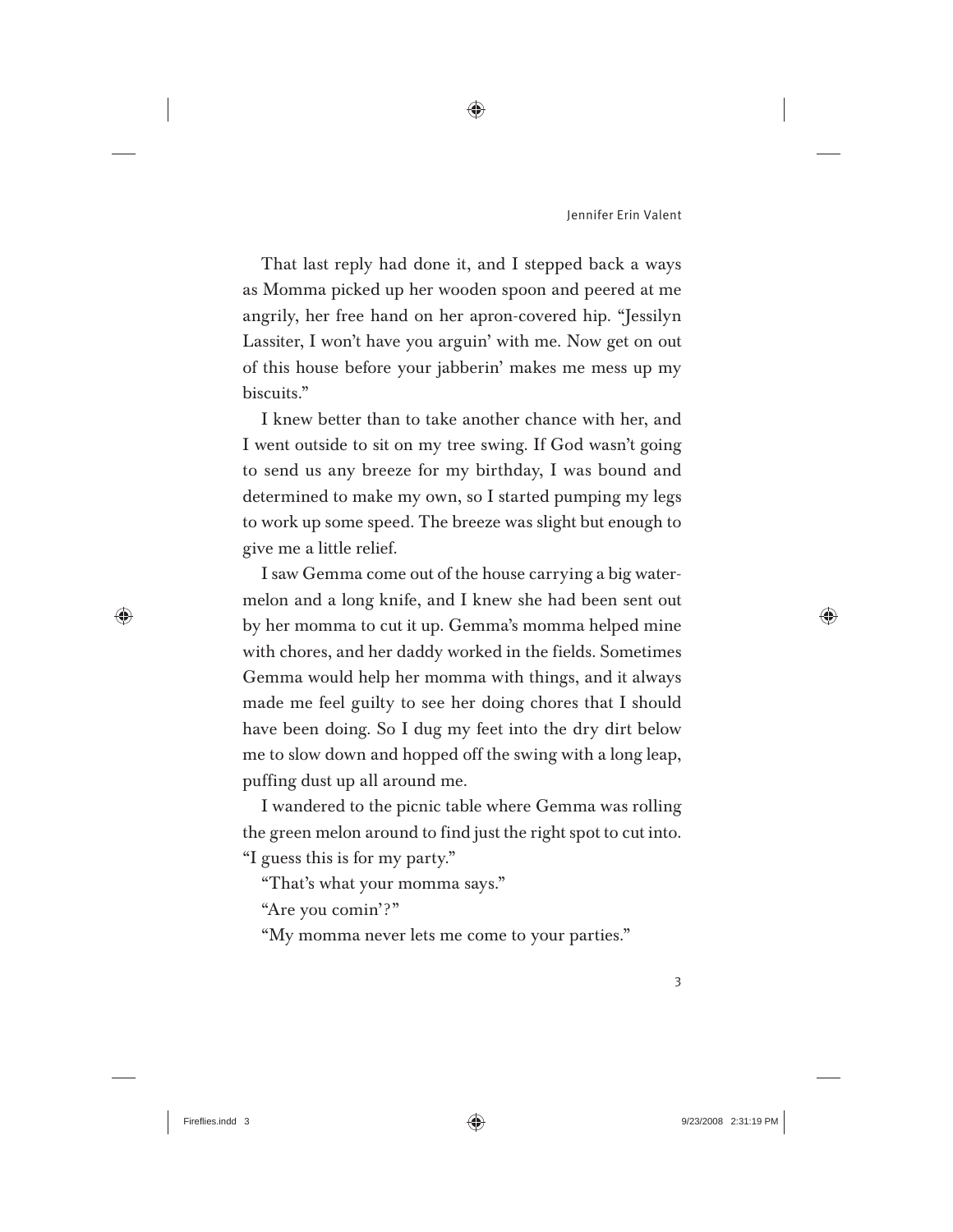"So? Ain't never a time you can't start somethin' new. It's my party, anyways."

"It ain't proper for the help to socialize with the family's friends, Momma says."

"Your momma and daddy have been workin' here for as long as I can remember. You're as close to family as we got around here, as I see it. I ain't got no grandparents or nothin'."

Gemma scoffed at me with a sarcastic laugh. "When was the last time you saw one brown girl and one white girl in the same family?"

I shrugged and watched her slice through the watermelon, both of us backing away to avoid the squirting juices.

"Looks like a good one," Gemma said as the fragrant smell floated by on the first bit of a breeze we'd seen all day.

"All I see are seeds for the boys to hit me with."

"Why do you let them boys pick on you?"

"I don't let 'em. I always push 'em or somethin'. But they're all bigger than me. What do you want me to do? Pick a fight?"

"Guess not." A piece of the melon's flesh flopped onto the table as Gemma cut it, and she popped it into her mouth thoughtfully. "I'll never know why boys got to be so mean."

"It's part of their recipe, I guess." I helped by piling the slices on a big platter, and I strategically picked as many seeds as I could find off the pieces before I stacked them. Never mind my dirty hands. "You come by around two o'clock," I told her adamantly. "I'll get you some cake and lemonade. You're my best friend. You should be at my party."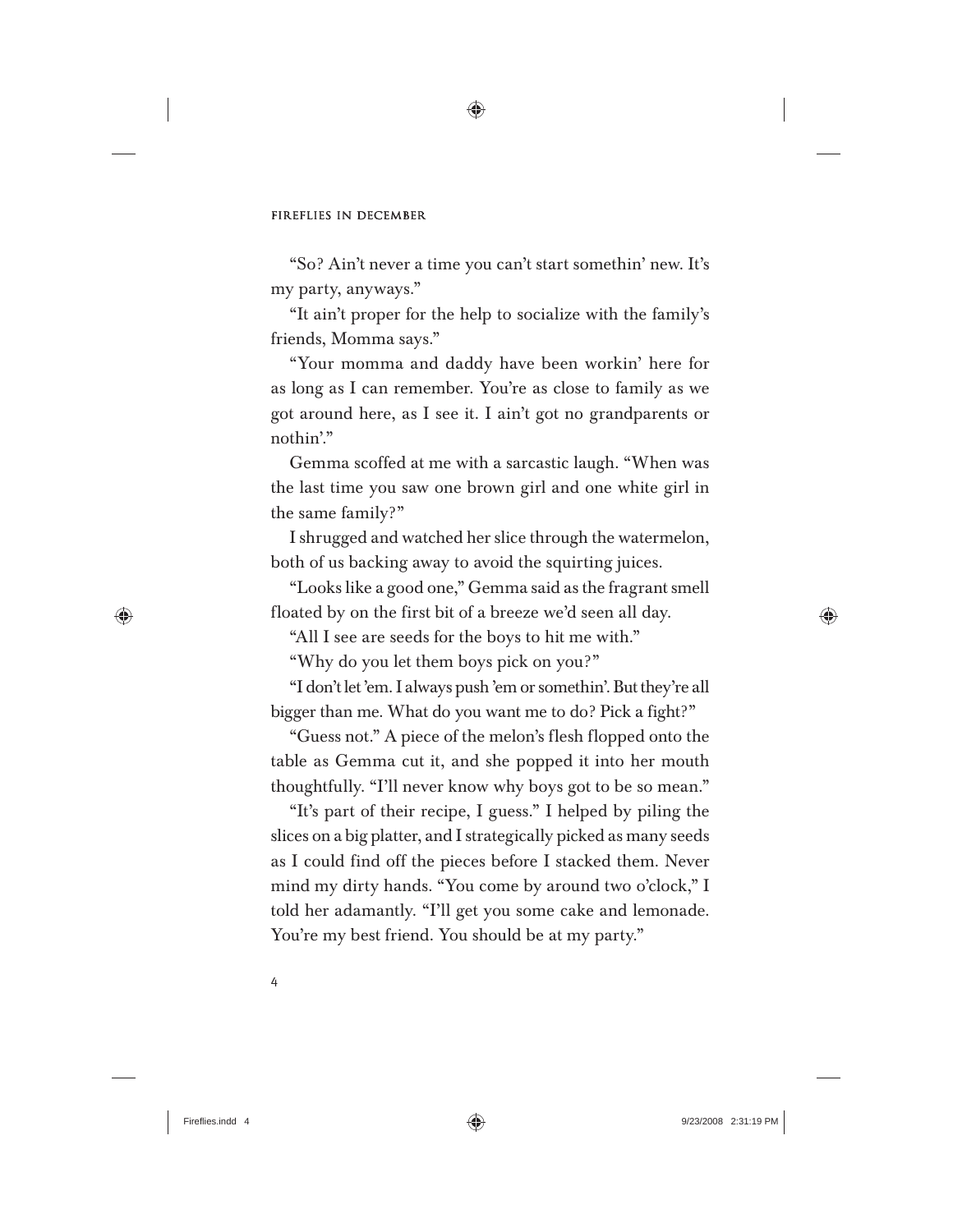Gemma shushed me and shoved an elbow into my ribs as her momma went walking by us.

"Gemma Teague," her momma said, "you girls gettin' your chores done?"

"Ain't got no chores of my own, Miss Opal," I told her. "I figured on helpin' Gemma instead."

"Then you two make certain you keep your minds on your work, ya hear?"

"Yes'm," we both mumbled.

Gemma's momma walked past, but she looked back at us a couple times with a funny look on her face like she figured we were planning something.

In a way we were, but I didn't see it as being a big caper or anything, so I continued by saying, "You know, I ain't seein' any sense in you not at least askin' your momma if you can come by for cake. She's usually understandin' about things."

"Every year it's the same thing from you, Jessie. She won't let me come, and besides, I'll bet your momma don't want me here no more than my momma does. It just ain't done."

"'It just ain't done'!" I huffed. "Who makes up these rules, anyhow?"

Gemma kept her eyes on her work and said nothing, but I knew her well enough to see that she didn't understand her words anymore than I did.

Momma called me from the open kitchen window, but I ignored it and kept after Gemma. "Now listen. You just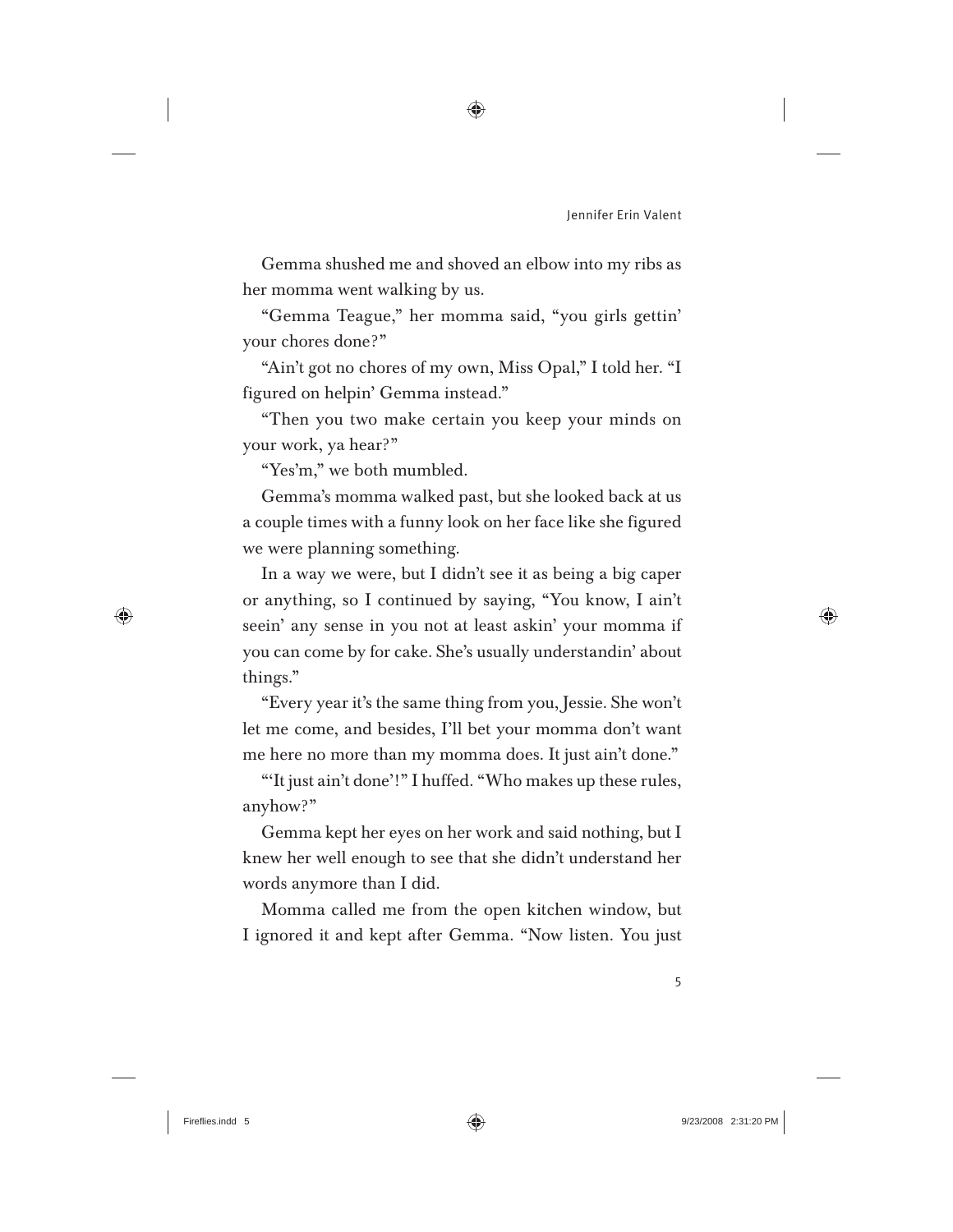come on by after we've cut the cake and pretend to clean up somethin', and I'll be sure you get some."

"Ain't no way I'm gettin' in trouble for some cake and lemonade that I'll get after the party anyhow," she argued. "You're just bein' stubborn."

I sighed when Momma called me again. "She's gonna tell me to take a bath, I bet. You'd think at thirteen I'd be old enough to stop havin' my momma order me to take baths."

"You'd never take one otherwise," Gemma said. "Ain't nobody wants to smell you then."

"I hate takin' baths on days this sticky. My hair never dries."

"Takin' a bath on a hot day ain't never bad."

"It is when the water's hot as the air is."

Gemma shook her head at me like she always did when I was being hardheaded. "Water's water. Cools you off any which way."

I didn't believe her, but I headed off to the kitchen, where Momma had filled the big metal tub we'd had to take baths in ever since the bathroom faucets broke. The sheet she'd hung across the doorway into the next room flapped as the breeze I'd prayed for began to pick up.

I hopped out of my dungarees in one quick leap and crawled into the tub. "It's hot as boiled water," I complained.

"Well then, we'll have you for supper," Momma replied as she measured out flour, obviously undisturbed by my discomfort. "Your guests will start gettin' here in a half hour, so don't dawdle unless you want everyone findin' you in the tub."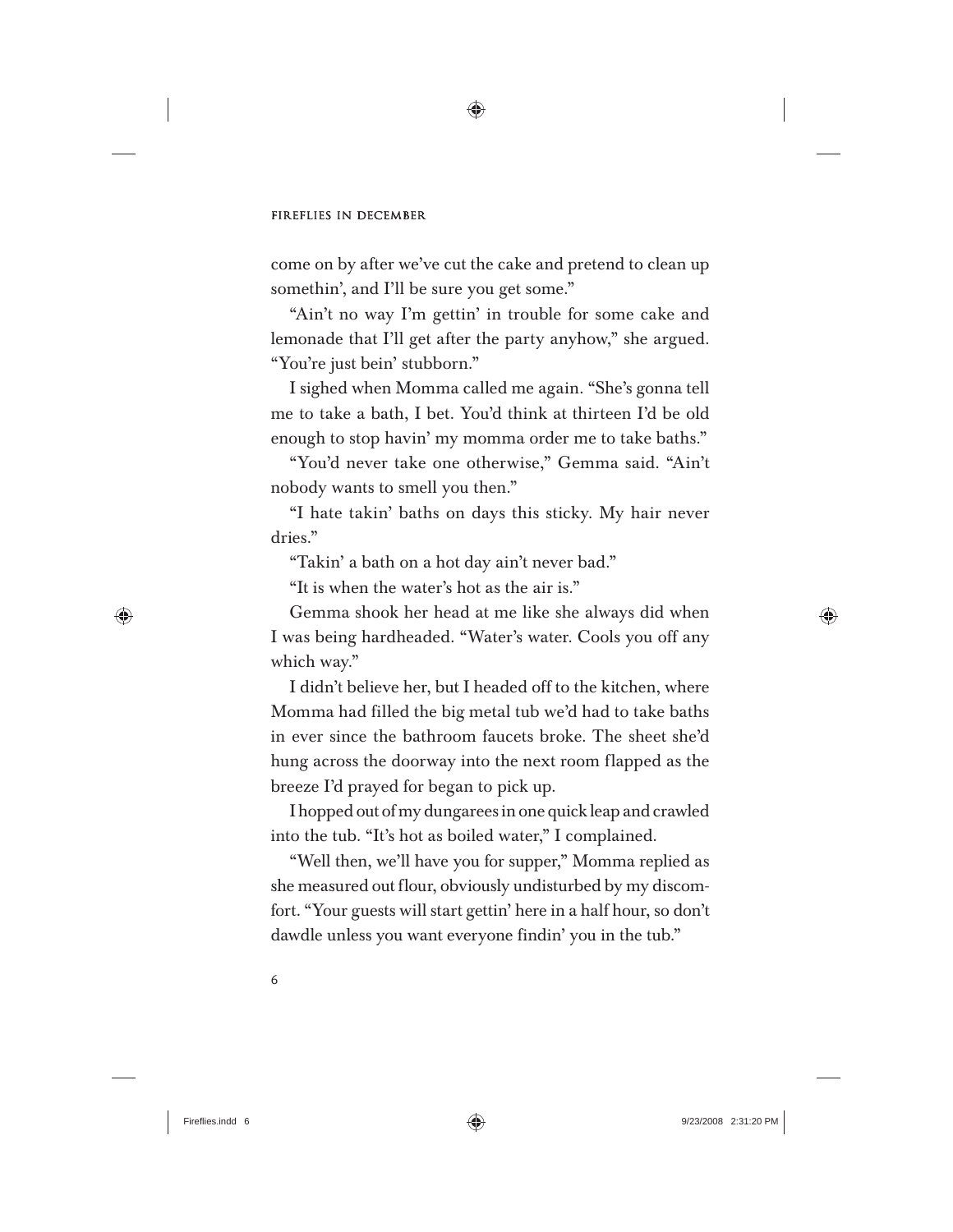"Yes'm."

"And don't forget to clean behind your ears."

"Yes'm."

Water splashed as I washed with my usual lack of grace, landing droplets about the kitchen floor. It didn't really matter since Momma always made a mess when she cooked and the floor would need cleaning after she was done. No doubt the flour and water would mix into a fine paste, though, and she'd have a few words to mutter as she tried to scrub it up. As she measured sugar, I could hear her praying, "Oh, dear Jesus, let me have enough." Momma prayed about anything anytime, anywhere.

By the time I'd scrubbed and dried, the smell of biscuits was drifting through the house and Momma was putting the oil on for the chicken. She was a good cook, no matter the mess, and she always put on quite a show for these birthday parties.

As I walked up to my room, wrapped in a ragged blue towel, I heard Momma call after me not to forget to put on my dress. Then she added, "Please, Lord, let the girl look presentable." I think Momma often wondered why, if she was to be blessed with a girl, she had to get one that mostly acted like a boy.

"No dungarees!" she added. "And put on your church shoes."

I rolled my eyes, knowing she was nowhere near me. I would never have dared to do it in front of her. I hated dressing up, but for every birthday, holiday, church day, and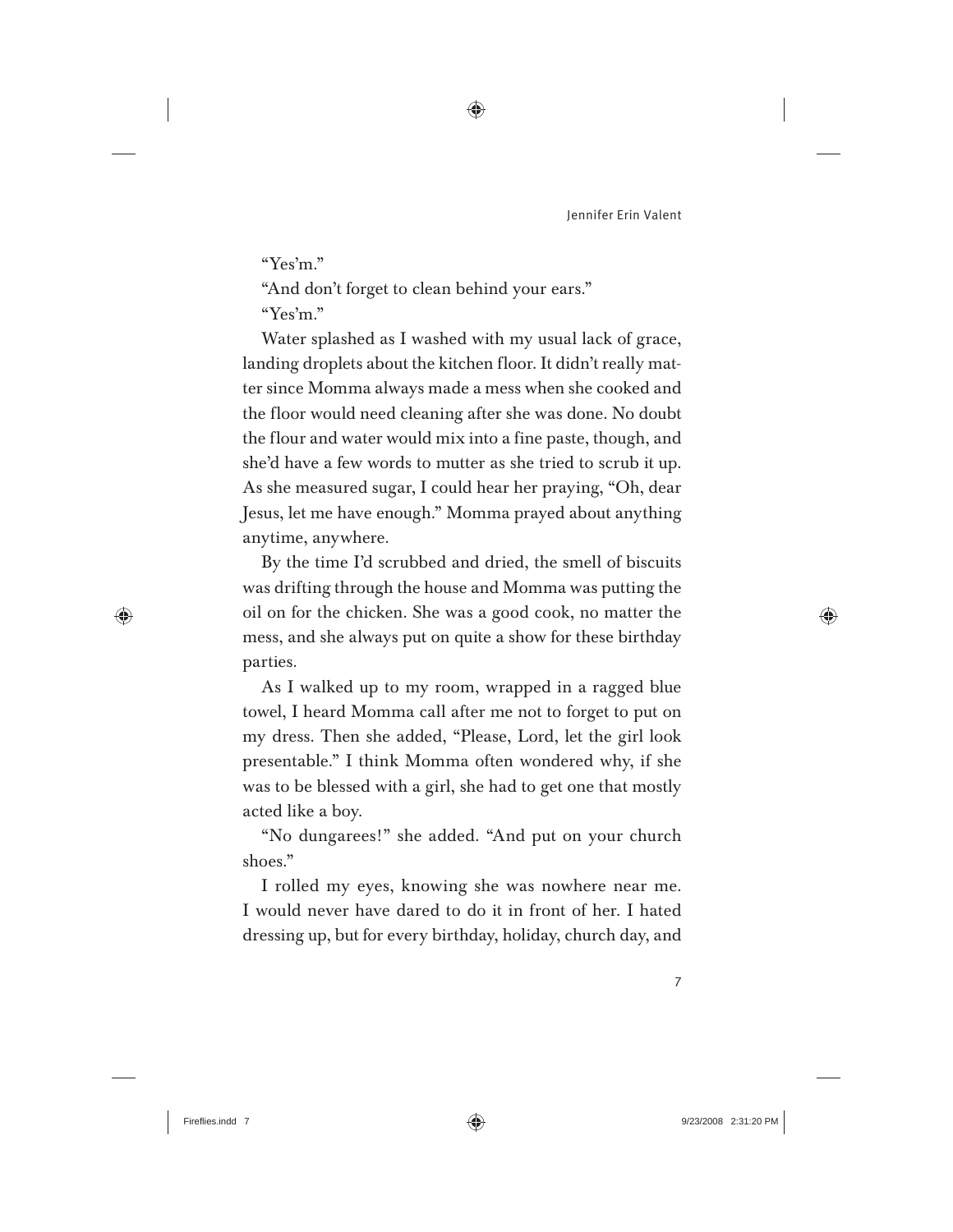trip into town, I had to wear one of the three dresses that Momma had made me. She was as fine with a needle as she was with a frying pan, but I hated dresses nonetheless. Mostly because when I wore them, I had to sit all proper in my chair, and I couldn't do cartwheels, at least not without getting yelled at. But I put on the dress because I had to and buckled up my church shoes.

I could hear Daddy's footsteps coming down the hall, and I turned to smile at him as he stopped at my doorway.

"Lookin' pretty, dumplin'," Daddy said.

"That's too bad."

"Now, now. Ain't nothin' wrong with a girl lookin' like a girl."

"Who says wearin' dresses is the only way to look like a girl?"

Coming into the room, his dirty boots leaving marks that Momma would complain about later, Daddy tossed his hat onto a chair and helped me finish tying the bow on the back of the dress. "We don't make the rules; we just follow 'em."

"Well, someone had to make the rules in the first place. We should just make new ones."

"No doubt you will one day, Jessilyn," he said with a sigh. "But for now, you'd best follow your momma's instructions. She ain't one to be disobeyed."

"Are you gonna be at the party?" I asked hopefully, knowing full well that he'd been in the fields all morning and looked in need of a nap.

"Wouldn't miss it, you know that. I got the corn on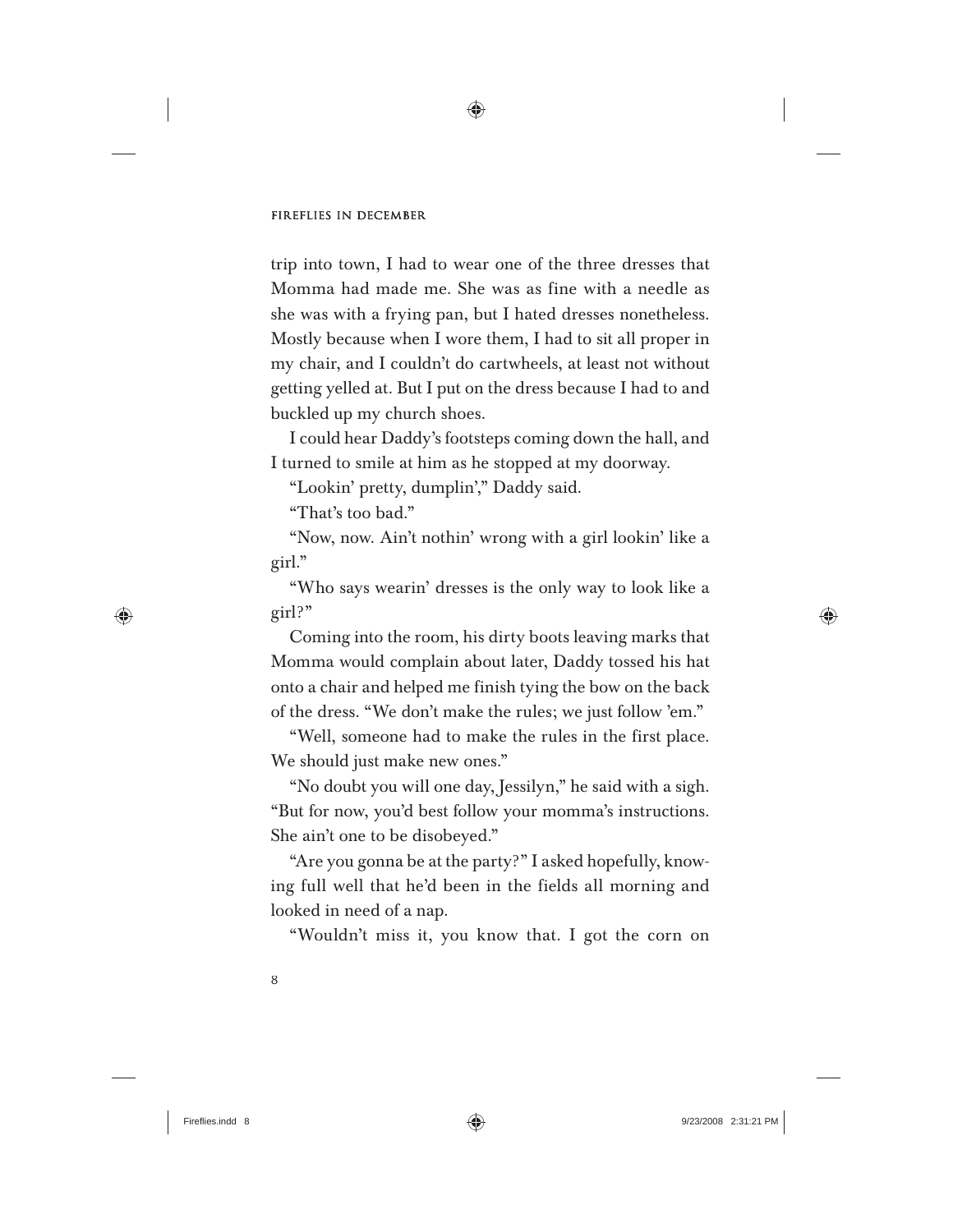already." Daddy rubbed his tired eyes, picked up his hat, and walked out, whacking the hat against his leg to loosen the dust.

He worked hard, especially this time of year, and no matter how many men were willing to work the fields, he would always put in his fair share alongside them. I had suspected of late, however, that he was working harder more out of necessity than a sense of duty. We'd had fewer men to help than in years past, and it wasn't due to lack of interest, I was sure. I'd seen my daddy turn three men away just the day before.

Things were poor, especially in our parts, and for having a working farm and a good truck, we were fortunate. We even had some conveniences that other people envied, like a fancy icebox and a telephone, and Momma was pretty proud of that. We weren't rich like Mayor Tuttle and his wife, with their big columned house and fancy motor car, but we were thought to be well-off just the same. Momma and Daddy never talked money in front of me, and I decided not to fuss with it. It caused too many problems for adults from what I could see. What did I want to do with it?

I made my way downstairs and stepped out onto the porch, disappointed to see Buddy Pernell was the first to arrive. I didn't like Buddy very much. But then, I didn't like many kids very much. I thanked him for coming—mainly because Momma's glare told me to—and received the plate of cookies his momma handed me. In those days, we didn't give gifts at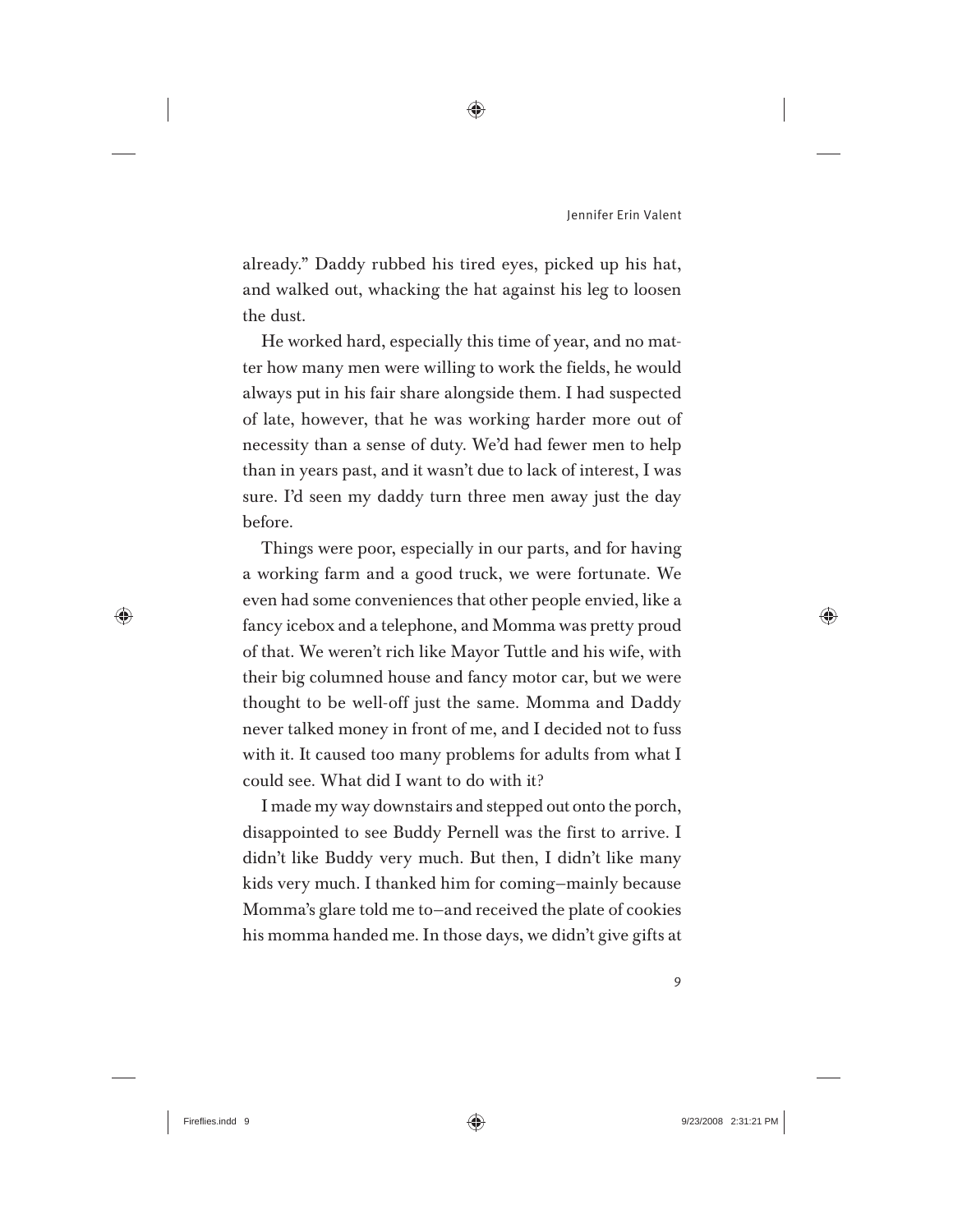parties; it was too extravagant. But every momma felt it only proper to bring some sort of favor along.

By the time we had a full crowd, one side of the food table was filled with jars of jelly, bowls of sugared strawberries, a couple pies, and even one tub of pickled pigs' feet. I promptly removed those, but Momma stopped me cold.

"We accept all gifts with thanks, Jessilyn," she hissed in my ear as she replaced the tub on the table.

"Even pigs' feet?" I argued.

"Yes ma'am! Even pigs' feet."

It took only ten minutes before the first watermelon seed landed in my hair. All the other girls started screaming and ran for cover, but I fought back at the boys out of sheer pride. I did a little shoving, Momma did some yelling, but I got pummeled anyhow.

After we finished eating lunch, I spotted Gemma hanging laundry on the line and ran over to get her help brushing all those sticky seeds out of my hair.

"You ought to not let 'em do this to you," she said.

"I told you before," I said with my eyes shut tight to stand the pain of Gemma's brushing, "they're all bigger than me."

"I think they're too big for their britches. That's the problem."

"Maybe so, but that don't change nothin'. I still can't whip 'em."

"Well, I did the best I could." Gemma peered closely at my sun-streaked hair. "I can't see no more."

"Just wait till we go swimmin'," I told her. "I'll find some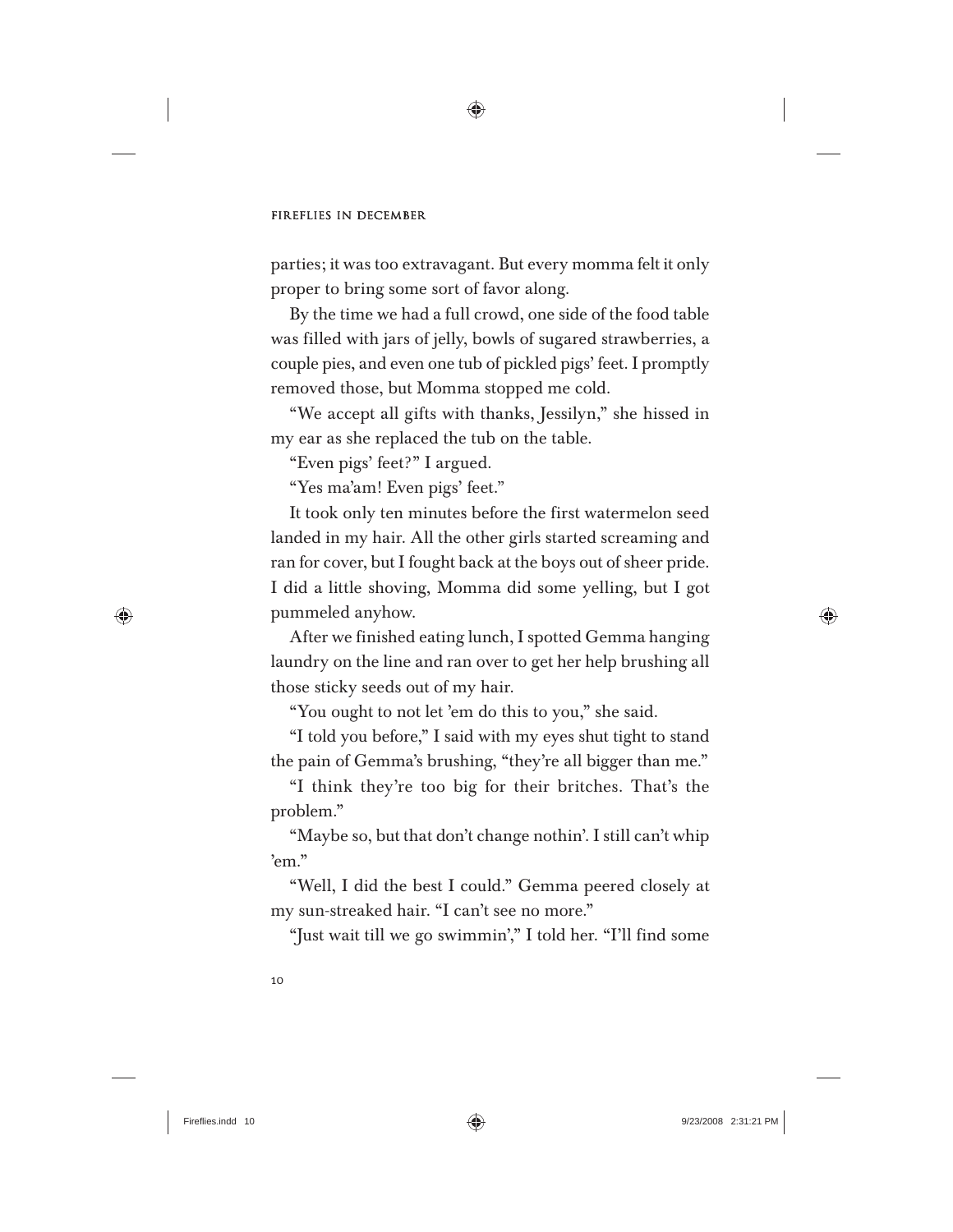critter to stick down Buddy Pernell's knickers. He's the one leadin' the boys in the spittin'."

"You best be careful. Them boys might do somethin' to hurt you back."

"I ain't scared of them," I lied. "Besides, they got it comin'."

Gemma shook her head and grabbed a pair of Daddy's socks to hang on the line. "You're stubborn as a mule, Jessie."

I figured she was right, but I wasn't about to give her the satisfaction of hearing me say it. Instead, I rejoined the party, grabbed a piece of cake, and stood by watching the boys scuff about with each other, playing some kind of roughhouse tag. The other girls stood around watching the boys, giggling over how cute this one was and how strong that one was. I couldn't figure them out.

"All that fussin' over boys," I said through a mouthful of frosting. "If you girls had any smarts, you'd be playin' tag right along with 'em."

"Why don't you?" Ginny Lee Kidrey asked.

"I'm eatin'. Ain't no reason to stuff down cake when I can play tag anytime I want."

"You're just a tomboy, Jessie Lassiter," said Dolly Watson, who always wore dresses and perfume that smelled like dead roses. "What do you know about boys?"

"Enough to know that they ain't worth wastin' time on."

The girls turned their noses up at me—all but Ginny Lee, who was the only real friend I had outside of Gemma, and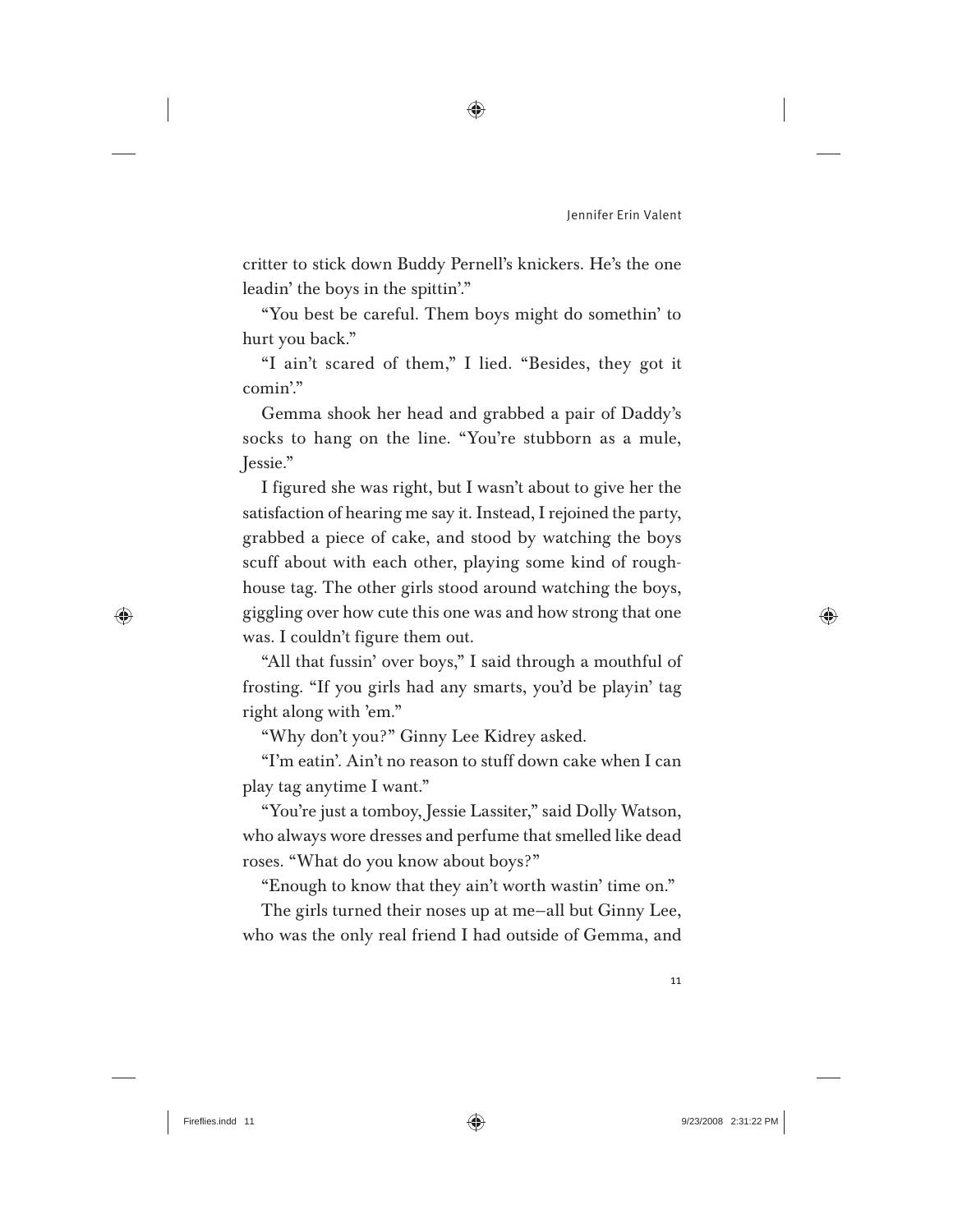even she had started to become more like the other girls of late.

The only reason I even had those other children at the party was because Momma insisted on it. She liked entertaining guests, but in our parts we didn't have much chance to entertain, and she took every chance she got. So every year I had to invite the kids from school to interrupt my summer vacation and celebrate my June birthday with a party. The only thing I ever liked about those parties was the food. I would have been satisfied to spend my birthday having boiled corn with Gemma.

Buddy Pernell stopped in front of me and tugged at my braid. "Still stuffin' your face?" he asked with a smirk. "Don't you like to do nothin' but eat?"

Knowing my short temper, all the boys loved to tease me just to see how much they could rile me. I responded to Buddy in my usual way. "I just like standin' here watchin' you boys beat each other up. And besides, ain't nothin' wrong with eatin'."

"There is if it makes you fat."

"I ain't fat!"

"You keep eatin' like that and you'll be fat as your momma."

Now, my momma wasn't fat. I knew that as well as I knew that Buddy Pernell's momma was. But it didn't matter. True or not, he'd insulted my momma, and it took me no time at all to react by shoving what was left of my cake right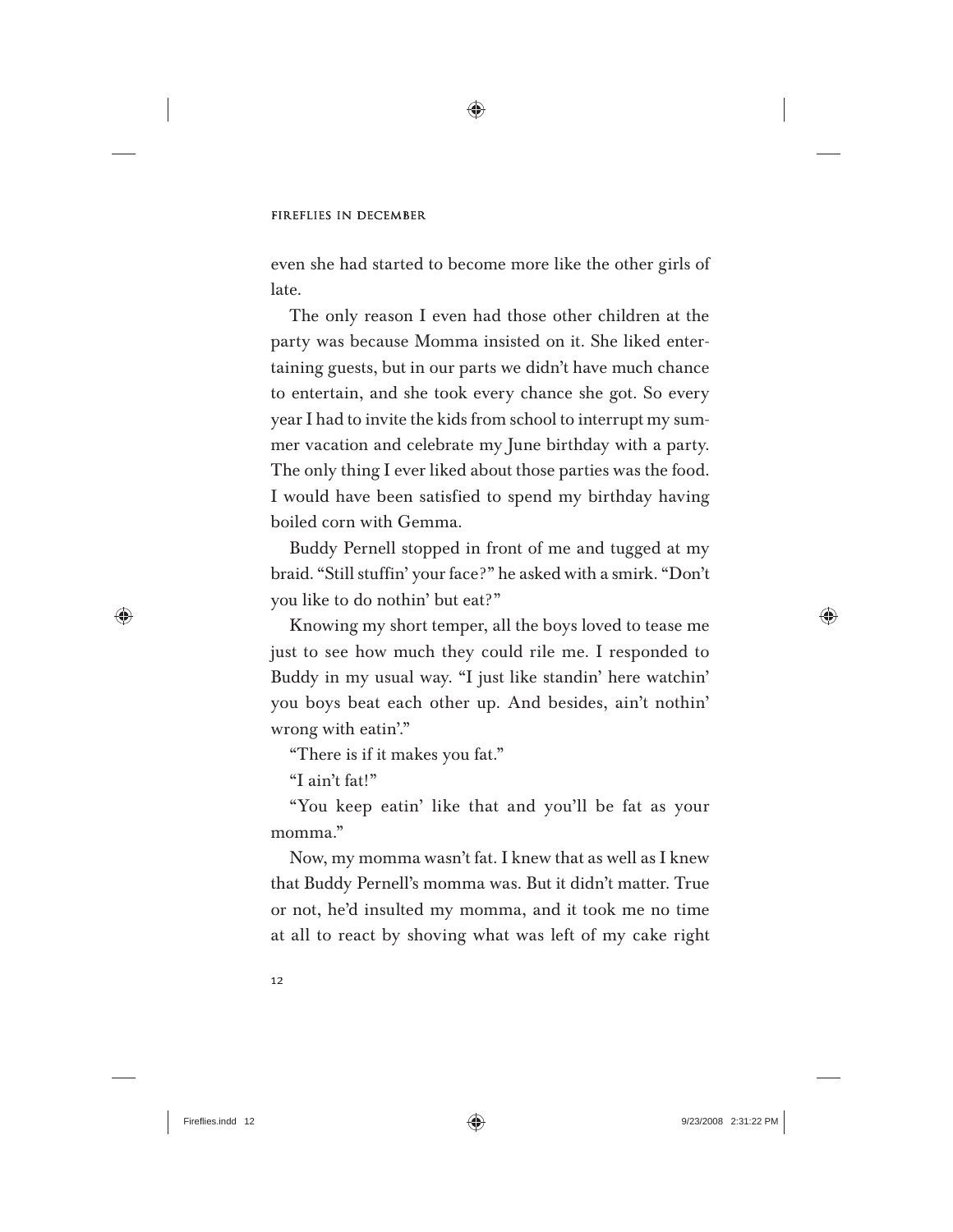into Buddy's face, making extra sure to push upward so the frosting would fill his freckled nose.

Buddy wasn't so brave then. He began clawing at his face like I'd thrown acid on it, crying something fierce about not being able to breathe.

Momma ran over, hysterical, simultaneously scolding me and coddling Buddy. I responded to her by saying I'd never heard of anyone suffocating on cake before, but she didn't appreciate my rationalizing. I got a whack from her left hand and Buddy got a wipe across his face from her right.

The other boys were laughing, throwing insults at Buddy about how he'd gotten shown up by a girl, but he was too worried about not being able to breathe through his nose to hear them.

I watched with a smile as Buddy's momma grabbed a cloth and ordered him to blow his nose into it. Buddy blew like his brains needed to come out, and eventually he found that he was able to breathe right again, although his momma insisted on getting a good look up his nose to be certain that it was clear of frosting.

The boys loved the picture of Buddy having his nose inspected by his momma, and they couldn't get enough of the jokes about it.

I got hauled into the house for a scolding and a whipping. I tried telling Momma that thirteen was too old for whippings, but she said if I was acting like a child, I should be punished like one. Every time I got another whack with that wooden spoon, I thought of a new way to make Buddy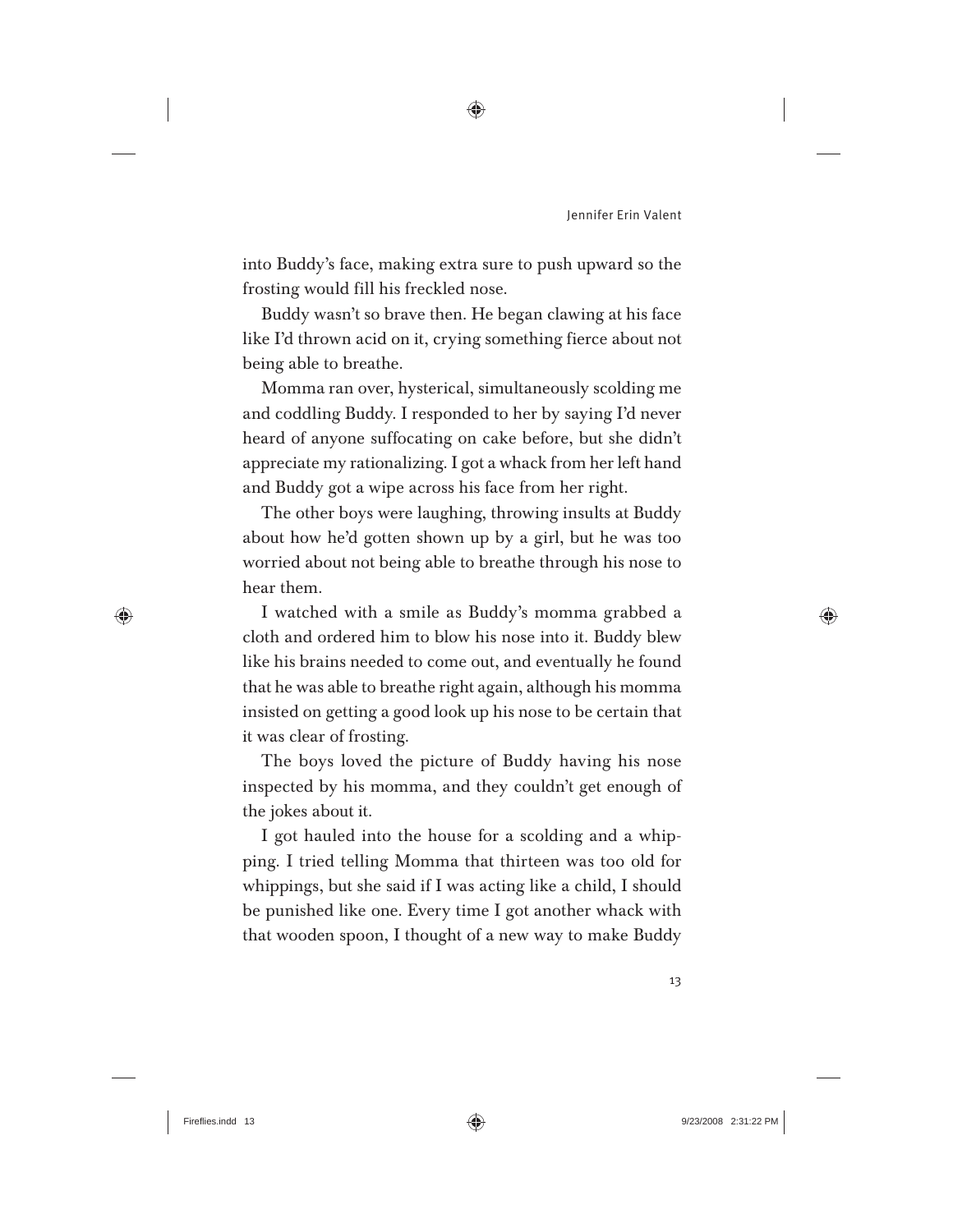pay for the walloping. After all, if he hadn't made fun of my momma, I wouldn't have made him snort up that cake.

I took my punishment without explaining because I didn't want to hurt Momma's feelings by telling her what Buddy had said, and I made my way slowly and sorely back out to the party with revenge in my mind.

Gemma saw the silent tears that I'd been biting my lip to keep from letting out, and she came over to wipe them with her apron.

I smiled at her halfway. "I'm okay. At least I will be once I get back at Buddy."

"Get back at him? He's the one who'll be wantin' to get back at you."

"Just let him try. I wouldn't have gotten that whippin' if he hadn't made fun of my momma in the first place."

"Don't you go talkin' like that. He's already got it in for you, and if you do anythin' else, he'll go and do somethin' awful."

"I ain't afraid of him!"

Gemma shook her braided head at me. "You talk tough, but you won't be so tough if Buddy Pernell hurts you bad."

I sniffed at her like she was worrying over nothing, but I knew deep down that I could have been asking for trouble by playing with Buddy. Boys with no sense can be dangerous, my momma had told me a few times, but my stubbornness didn't leave any room for being cautious. I was determined to hold a grudge against Buddy, and that was that. But I could see that Buddy was keeping his eye out for his first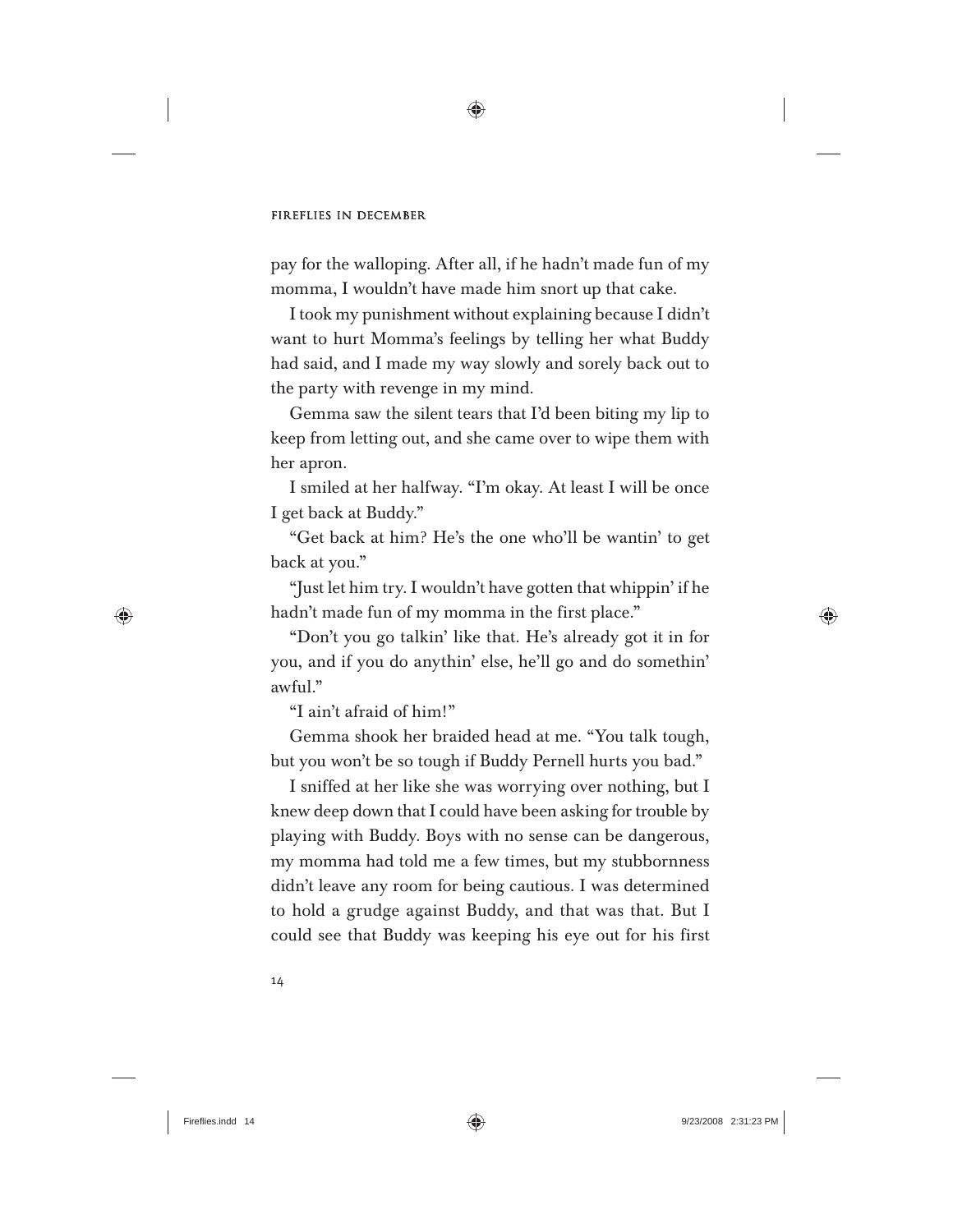chance to get back at me, and I watched him with a little worry in my heart as he and the other boys stood together in whispers.

I tried to pretend I wasn't nervous, and when Gemma got called into the house, I joined the other girls, who'd gone back to twirling their hair and talking about the boys.

With the boys standing around making plans and the girls standing around watching them, my mother got irritated and told us to find something active to do. "Go on down to the swimmin' hole. Get some exercise, for land's sake."

All of us girls went to my bedroom to put on our swimming suits, but with a knot in my stomach and a lump in my throat, I changed slower than them all. Gemma had been right, I figured. I'd be paying, and good, and the perfect place for Buddy to get me would be at the secluded swimming hole.

After I'd changed, I went downstairs to find my momma. "Maybe we shouldn't go to the swimmin' hole," I told her while she was making up another batch of sweet tea.

"It's hot as hades out there. It'll do you all good."

"It's not that hot."

Momma stopped scrubbing and looked at me strangely. "Were you in the same air I've been in today? It's thick as molasses."

"But swimmin' ain't no fun."

"You love swimmin'."

"Not today, I don't."

By now, Momma was curious, and she wiped her hands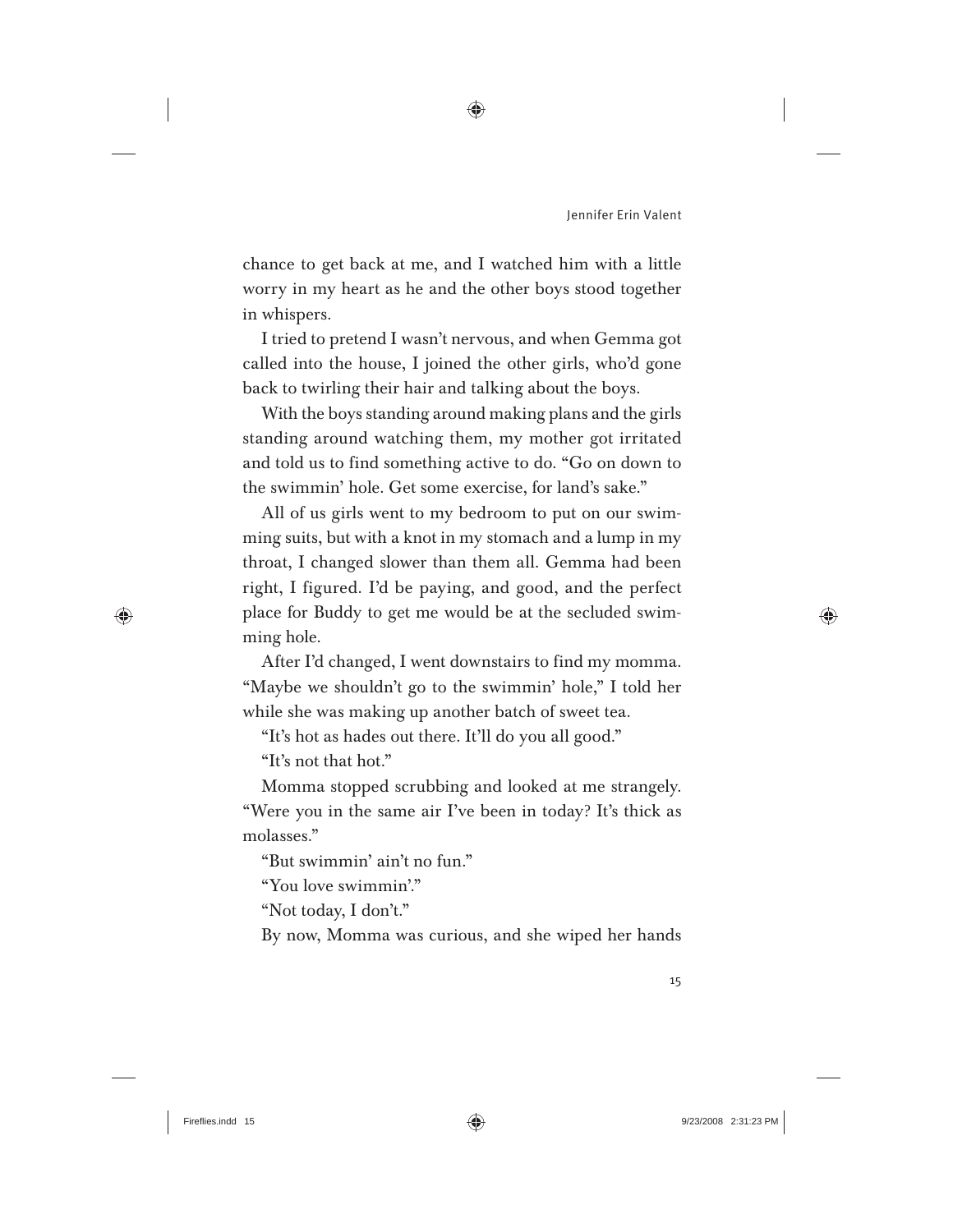on her apron before placing them on her hips. "Why don't you just up and tell me what's got you so ornery?"

"I ain't ornery!"

"Don't argue with me, girl. If I say you're ornery, then you're ornery."

I looked down at my toes and sighed. I couldn't tell Momma that Buddy had called her fat, and I didn't want to show her I was afraid, anyway.

"Tell me one reason why you shouldn't go to the swimmin' hole."

I continued staring at my dusty feet and shrugged.

"You don't know, I guess you're sayin'. Well, if you ain't got a reason, you best be headin' out to that swimmin' hole. I'm too busy to wonder what's goin' on in that silly head of yours."

I could feel Momma watching me as I scuffed out of the kitchen without another word, letting the screen door slam behind me. I took several steps before glancing back at Momma through the window, where she stood humming some hymn I remembered hearing in church. I took a deep breath. In my dramatic mind, it was as if I were saying a final good-bye. Who knew if I'd come back from that swimming hole alive? Momma would feel pretty bad if I ended up dying, and she'd have to live the rest of her life knowing she'd sent me to my death.

Poor Momma.